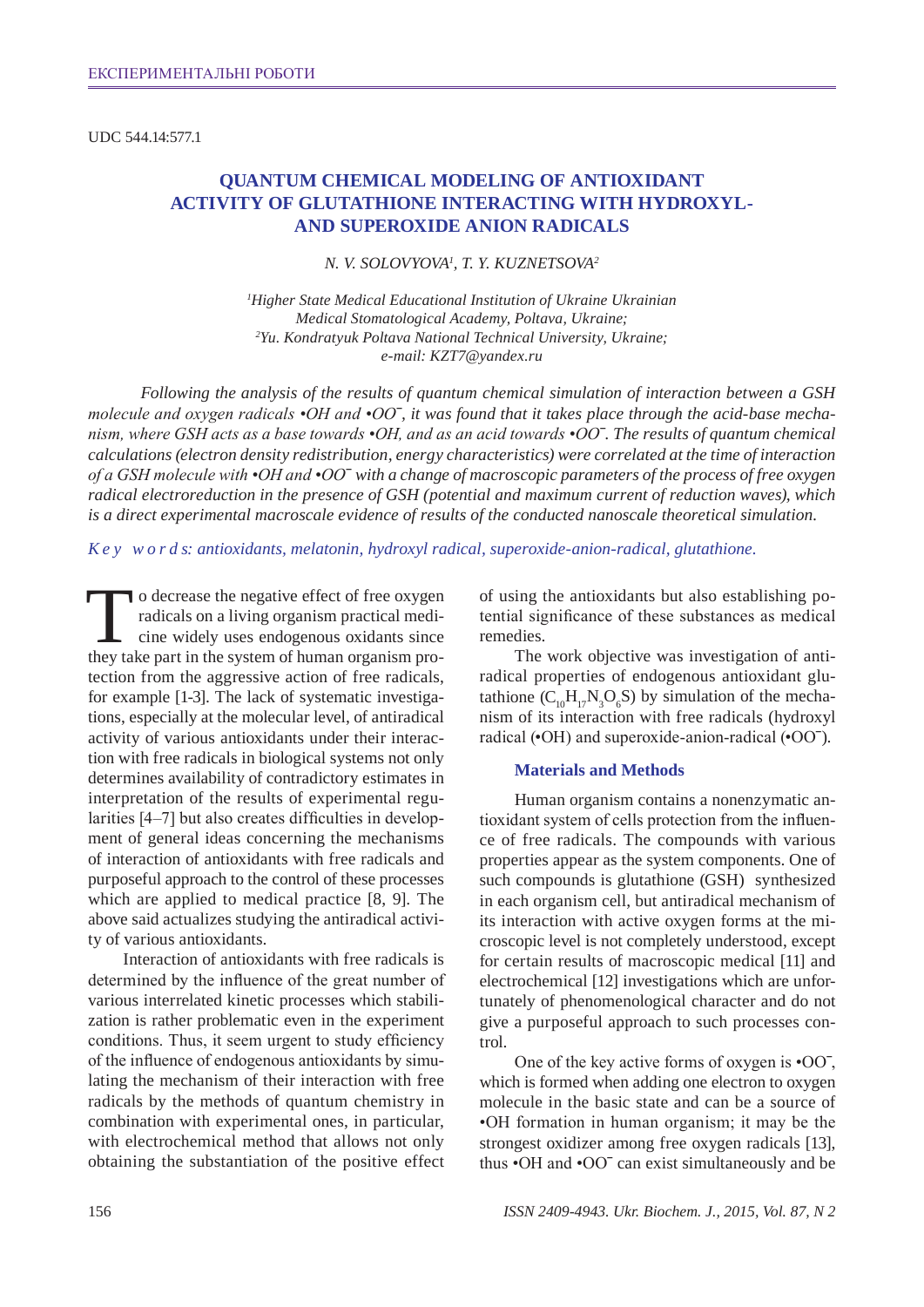used for studying their interaction with glutathione for simulation of its antioxidant activity. The above said has determined the choice of investigation objects.

Theoretical study of the mechanism of GSH interaction with •ООˉ and •ОН is performed with the help of the program module GAMESS (version of March 27, 2007) and program module Firefly 8 by the most modern unempirical quantum chemical method in the basis 6-31G\*\* [14]. To calculate the solvent effect on properties of the systems under study the authors used the polarization continuum model PCM and set into motion the program CAUS-SIAN 09 (D.01); the access to this model was kindly put at the authors' disposal by professor V. M. Gunko, Dr. sc. (chemistry), (O. O. Chuyko Institute of Chemistry of Surface, NAS of Ukraine).

Electrochemical investigations of simulation of GSH interaction with free oxygen radicals with the use of differential volt-ampermetry were conducted jointly with researchers of the Institute of Bioorganic Chemistry and Petroleum Chemistry of NAS of Ukraine. L-glutathione of the company SERVA, res. grad. was used for making the solution. The compounds were used without additional purification.

### **Results and Discussion**

The establishing of the most active centers of glutathione molecule interaction with free oxygen radicals is of principal importance for the analysis of antiradical activity of GSH molecule. To search for the "attack directions" of glutathione molecules by free oxygen radicals the authors have calculated distribution of molecular electrostatic potential (MESP) in the radicals •ОН and •ООˉ and in GSH molecule. As a result it was established that the MESP minimum localized near oxygen atom exists for  $\bullet$ OH and, on the contrary, its isotropic distribution is observed for •ООˉ. The obtained difference of such MESP distribution should obligatory be one of determining factors in establishing the mechanism of GSH interaction with radicals since they, having one uncoupled electrode in their composition, will "attack" the GSH molecule in directions with its positive values of MESP (near oxygen atoms).

To search for full energy minima corresponding to •ОН and •ООˉ maxima with GSH molecule a detailed scanning of the surface of full interaction energy in the vicinity of " attack places" of GSH molecule was conducted. That was made by calculation of transition state of the reaction of interaction, with determining activation energy for each of the "attack directions" (Fig. 1), when changing the angle between the corresponding interatomic bonds of glutathione molecule and radicals and corresponding distances between reagents' atoms that has evidenced for availability of 17 minima of full energy for glutathione molecule, including the global one [15].

When GSH molecules interact with one  $\cdot$ OO<sup> $-$ </sup> at the point of global minimum of full interaction



*Fig. 1. "Attack directions" of different centers of GSH molecule with hydroxyl and superoxide-anion radicals (free enumeration of atoms; 0 – mass center of GSH molecule)*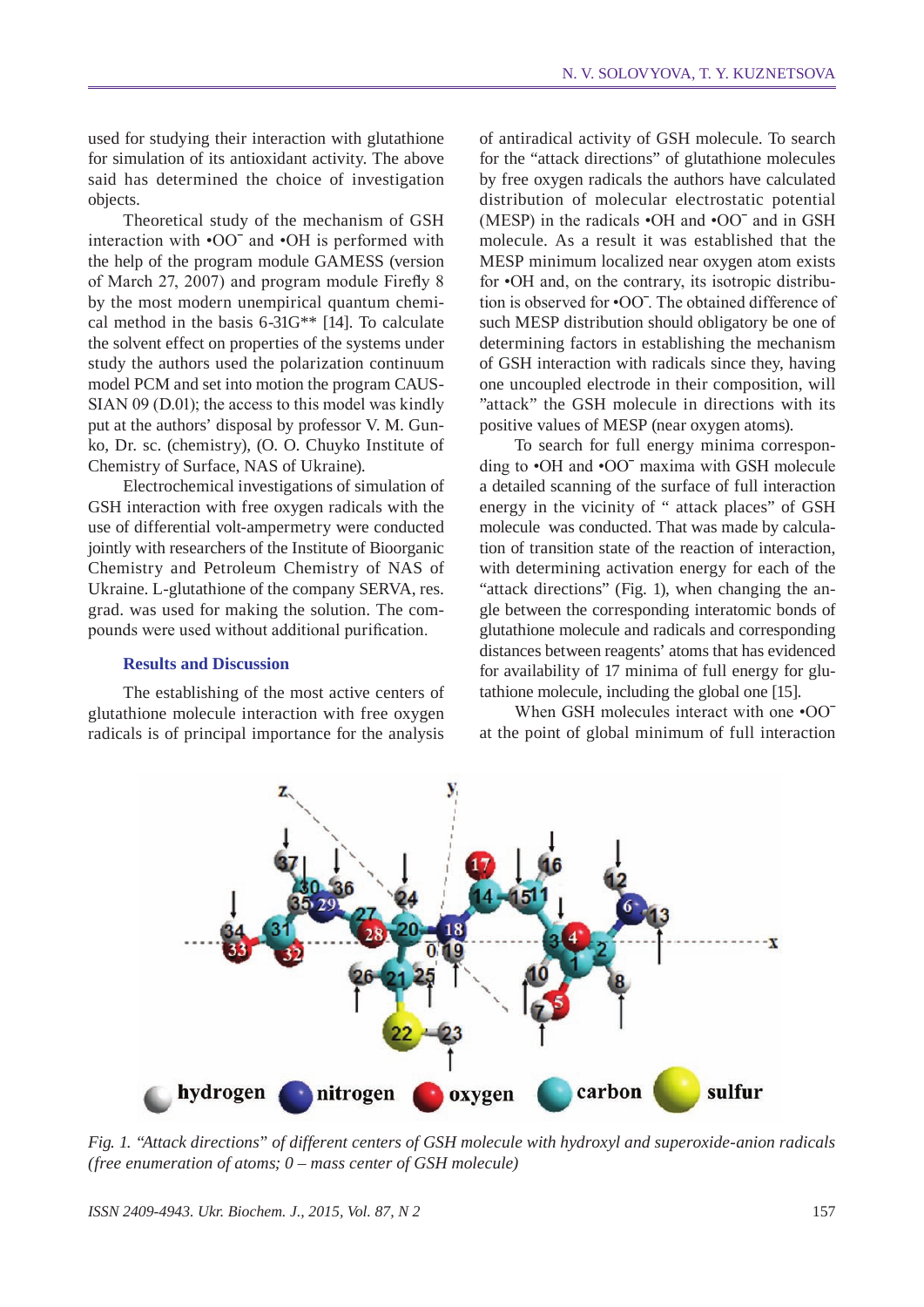energy there occurs redistribution of the charge of 0.702e with  $\cdot$ OO<sup> $-$ </sup> to glutathione molecule through the atom of hydrogen H(23), indicating a possibility of efficient interaction of •ООˉ with GSH, with probable formation of stable complexes (Fig. 2).

Under analogous interaction with one •ОН, on the contrary, there occurs an increase of electron density on oxygen atom of hydroxyl radical by 0.208e, as a result the bond length  $S(22) - H(23)$  increases in glutathione molecule from 0.132 to 0.317 nm that points to the possibility of this atom breaking off GSH molecule and its further attachment to •ОН with formation of water molecule (Fig. 3).

Simulation of the change of radicals (•ООˉ and •ОН) concentration in respect of antioxidant molecule has shown that the simultaneous interaction of five radicals in both cases with GSH molecule does



*Fig. 2. Scheme of interaction of GSH molecule with •ОО*ˉ *(arrows point to charges on atoms according to Lowdin)*



*Fig. 3. Scheme of interaction of GSH molecule with •ОН (arrows point to charges on atoms according to Lowdin)*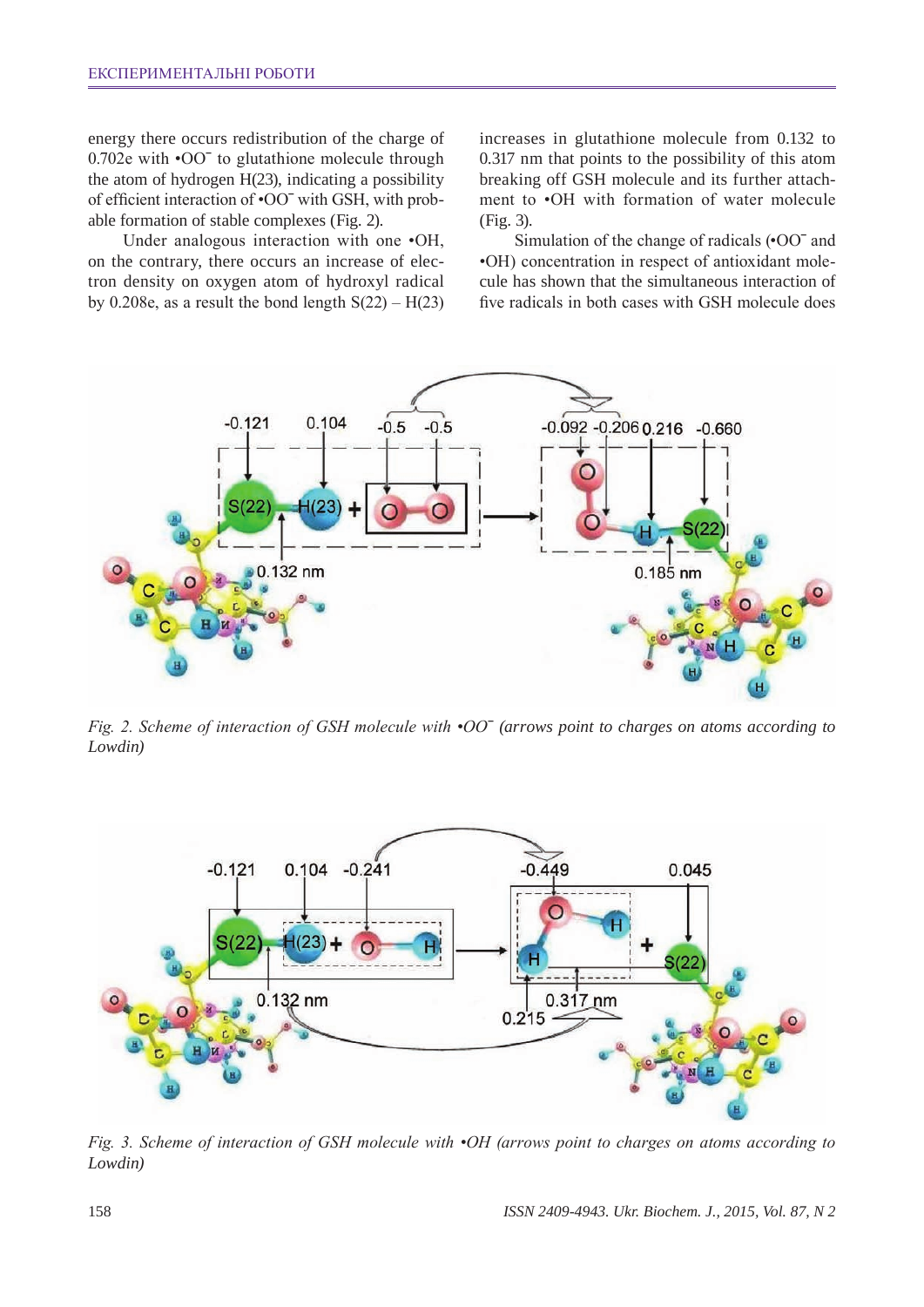not change the character of redistribution of electron density for interaction with one radical as a whole, but makes it "softer".

Thus, the interaction of a molecule of studied antioxidant with free oxygen radicals initiates redistribution of electron density in the glutathione molecule in different directions (Fig. 4)

To bring the results of quantum-chemical modeling closer to real conditions of interaction of the antioxidant molecule with •ОН and •ООˉ in human organism the authors performed simulation of water medium influence on the mechanism of GSH molecule interaction with free oxygen radicals in terms of Firefly 8 program. An analysis of results obtained has shown that the mechanism of electron density redistribution with allowance for water medium influence with dielectric constant  $\epsilon$  = 78.355 at  $T = 298$  K within the continual model of the solvent PCM for these interactions remains almost unchanged, that is confirmed by comparison of charges distribution according to Lowdin, corresponding distances in GSH, •ОН, •ООˉ, as well as the values of activation energy of the reactions of GSH molecule interaction with •ОН and •ООˉ (Table).

Thus, the quantum chemical simulation of glutathione molecule interaction with •ОН and •ООˉ has shown that the change of radicals concentration in respect of antioxidant and allowance for the influence of water medium do not practically influence redistribution of electron density of glutathione molecule and permit concluding that the studied reaction proceeds following the acid-base mechanism, under these conditions GSH appears as acid in respect of •ОН in accordance with the set scheme (Fig. 4).

To confirm the conclusions made by results of quantum-chemical simulation the authors performed electrochemical investigations of GSH interaction with free oxygen radicals in physiologic water so-



*Fig. 4. Scheme of redistribution of electron density of GSH molecule as a result of interaction with radicals*

lution by electrochemical generation of free oxygen radicals in the presence of antioxidant [16].

Differential volt-ampere curves of reduction of free oxygen radicals which characterize reactions (1-3) analogous to those proceeding in biosystems in the process of respiration, metabolism, oxygen stress:

| wave I (E = - 0.2 B) $\cdot$ OH + e <sup>-</sup> $\rightarrow$ OH <sup>-</sup> , | <sup>(1)</sup> |
|----------------------------------------------------------------------------------|----------------|
| wave II (E = - 0.7 B) O2 + 1e <sup>-</sup> $\rightarrow$ •00 <sup>-</sup> ,      | (2)            |
| • $OO^- + 1e^- + 2H^+ \rightarrow H_2O_2$                                        | (2a)           |

wave III (E = -1.1 B) H<sub>2</sub>O<sub>2</sub> +
$$
e^ \rightarrow
$$
 OH<sup>-</sup> +  $\bullet$ OH, (3)

were taken on the background of 0.1 M solution of NaCl in water (physiologic solution) with following titration of background electrolyte with GSH additions of various concentration.

When adding GSH additives of different concentration (2-6) to background solution, the authors observed the change of positions of reduction waves (Fig. 5). In so doing the reduction potential of the first wave did not change, that points to reduction of electrochemically active particles (EAP) similar by type and shape. The increase of concentrations of GSH additions leads to essential decrease of the

*Comparative distribution of charges q according to Lowdin, distances R and activation energies*  $E_a$  *under GSH molecule interaction with free oxygen radicals at a point of global minimum*

|             |             | R. nm       |                 | $q$ , a.o. |          |       |          |                      |
|-------------|-------------|-------------|-----------------|------------|----------|-------|----------|----------------------|
| Interaction |             |             | $S(22) - H(23)$ | $O-H(23)$  | S(22)    | H(23) | $O^*$    | $E_{\circ}$ , kJ/mol |
| <b>GSH</b>  | $\cdot$ OH  | Without PCM | 0.317           | 0.095      | 0.045    | 0.215 | $-0.449$ | 101                  |
|             |             | <b>PCM</b>  | 0.268           | 0.094      | 0.036    | 0.222 | $-0.465$ | 100                  |
|             | $\cdot$ OO= | Without PCM | 0.185           | 0.098      | $-0.660$ | 0.216 | $-0.206$ | 17                   |
|             |             | <b>PCM</b>  | 0.195           | 0.096      | $-0.731$ | 0.211 | $-0.187$ | ⇁                    |

\*Indicated atom of radical which directly interacts with atom H(23) of GSH molecule.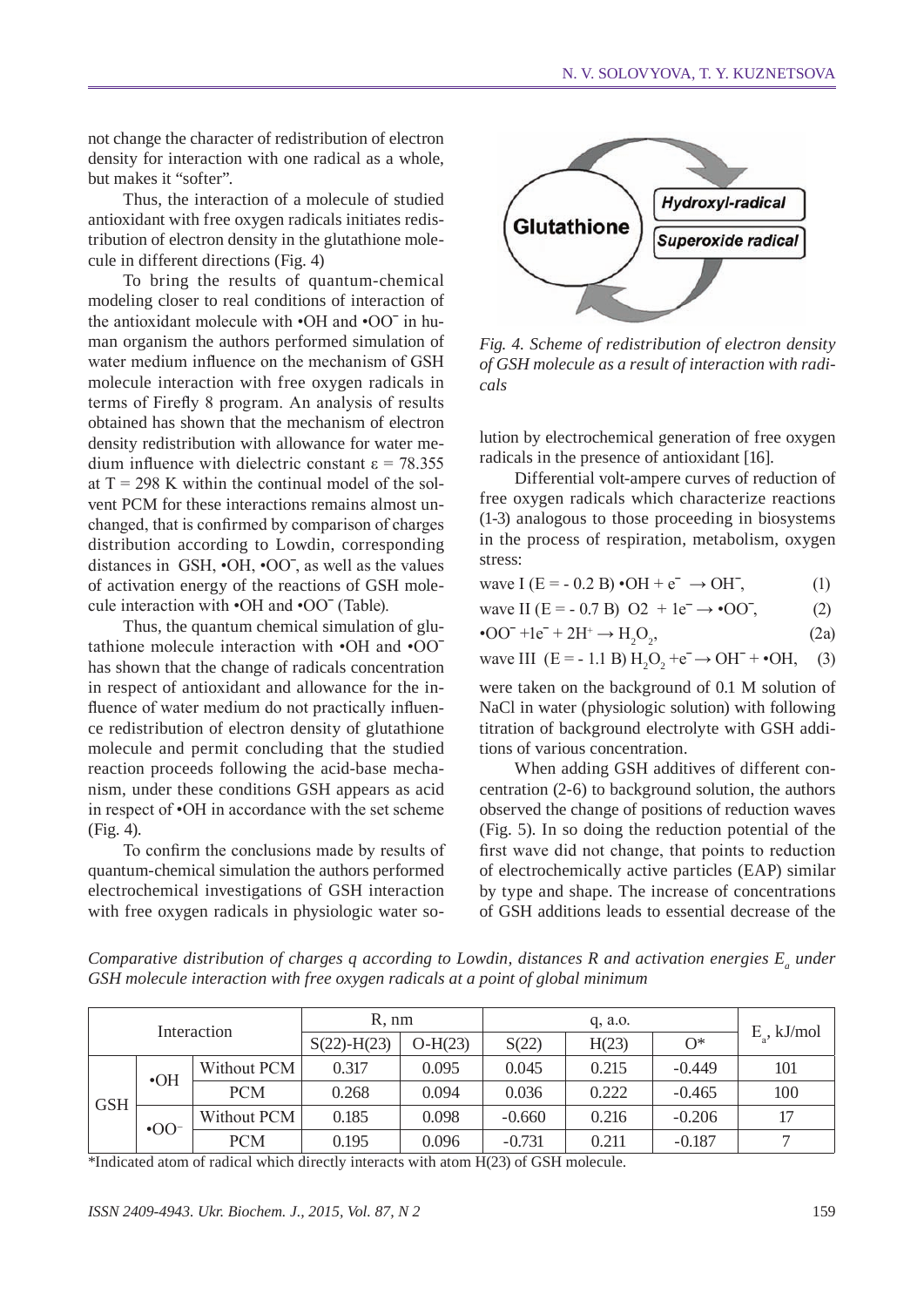boundary current of the first waves on curves at the expense of chemical reaction of •OH inhibition in the solution volume phase by the scheme (4):

$$
C_{10}H_{17}N_3O_6S + \bullet OH \rightarrow \bullet C_{10}H_{16}N_3O_6S + H_2O,
$$
 (4)

that points to the decrease of •OH amount in analogy with the processes occurring in human organism under the effect of GSH.

Further reduction of •OH, which concentration will decrease as a result of the reaction (4) and under introduction of addition GSH will be observed at unchanged potential (0.2 B) on the electrode according to the following reaction:

$$
\bullet \text{OH} + 1\overline{e} \rightarrow \text{OH}^-.
$$
 (5)

We explained earlier the cathode shift of the second wave of reduction by purely phenomenological complex formation of glutathione with oxygen [16], since it is impossible to analyze it basing only on electrochemical approach, as it was in the case with the first wave of reduction. That is why we have made a comparative quantum-chemical estimation of activation barriers of a single-electron reduction according to (2) for isolated superoxide-anion-radical and its complexes with glutathione which has shown that the calculated activation barrier for "isolated" molecule •ООˉ is 572.5 kJ/mol, and for the complex  ${GSH... O O^{\dagger}} - 425.2$  kJ/mol at a single-electron reduction that explains the cathode shift of the second wave of •ООˉ reduction with an increase of GSH concentration in the direction of a decrease of the reduction potential value and points to the process of reduction of EAP different in their type and shape at the expense of complex formation which simplifies the process of electric reduction in contrast to (5).

Thus, on the basis of analysis of quantumchemical simulation results the authors have established the most probable active centers of GSH molecule interaction with free oxygen radicals which correspond to the deepest minima of full interaction energy. The mechanism of glutathione molecule interaction with •ОН and •ООˉ has been investigated. It has shown that the reaction between antioxidant and radicals proceeded according to acid-base mechanism, where GSH acts as a base towards •ОН, and as an acid towards •ООˉ. Correlation of the obtained results of quantum-chemical calculations (redistribution of electron density, energy characteristics) under the interaction of glutathione molecule with free oxygen radicals with the change of macroscopic parameters of electric reduction of oxygen free radicals in the presence of glutathione (potential



*Fig. 5. Differential volt-amperograms of reduction of free oxygen radicals on a copper cathode against a background of 0.1 M NaCl in water (1) in the presence if various concentrations of GSH (T = 298 K): 2 – 0.24; 3 – 0.47; 4 – 0.74;5 – 0.91; 6 – 1.1·103 М/ml*

and boundary current of reduction waves). That is a direct experimental confirmation on the level of results of theoretical simulation conducted on the nanolevel.

## **Квантовохімічне моделювання антиоксидантної активності глутатіону за взаємодії з гідроксил- і супероксиданіон-радикалами**

### *Н. В. Соловйова<sup>1</sup> , Т. Ю. Кузнецова<sup>2</sup>*

1 ВДНЗ України «Українська медична стоматологічна академія», Полтава, Україна; 2 Полтавський національний технічний університет ім. Ю. Кондратюка, Україна; e-mail: KZT7@yandex.ru

На основі аналізу результатів квантовохімічного моделювання взаємодії молекули GSH із радикалами кисню •ОН і •ООˉ встановлено, що цей процес відбувається за кислотно-основним механізмом, причому GSH по відношенню до •ОН виступає як основа, а по відношенню до •ООˉ – як кислота. Проведено кореляцію одержаних результатів квантовохімічних розрахунків (перерозподіл електронної густини, енергетичні характери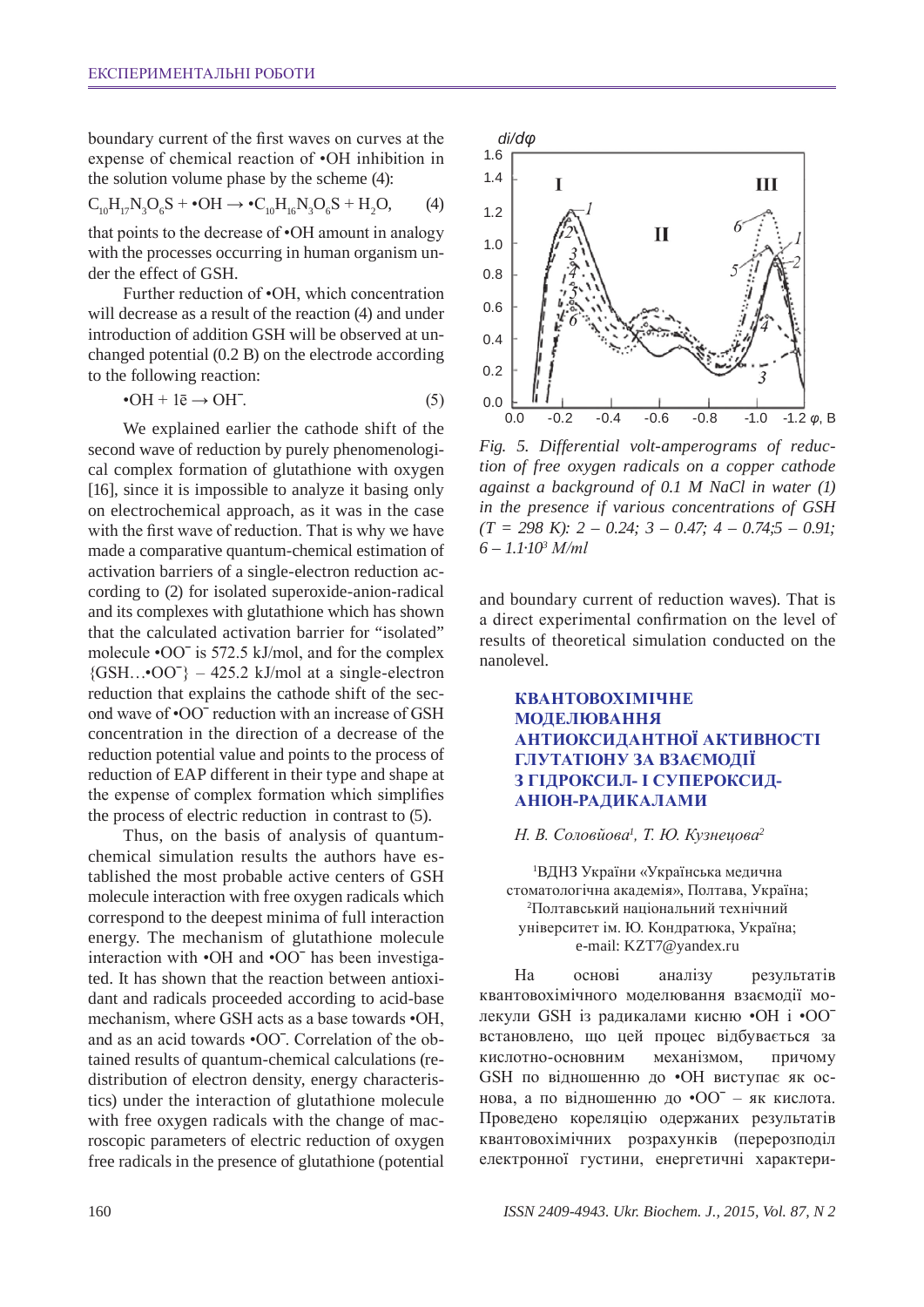стики) за взаємодії молекули GSH із •ОН і •ООˉ зі зміною макроскопічних параметрів процесу електровідновлення вільних радикалів кисню у присутності GSH (потенціал та граничний струм хвиль відновлення), що є прямим експериментальним підтвердженням на макрорівні результатів проведеного на нанорівні теоретичного моделювання.

Ключові слова: антиоксидант, гідроксил-радикал, супероксид-аніон-радикал, глутатіон.

# **Квантовохимическое моделирование антиоксидантной активности глутатиона при взаимодействии с гидроксили супероксид-анионрадикалами**

*Н. В. Соловьева<sup>1</sup> , Т. Ю. Кузнецова<sup>2</sup>*

1 ВГУЗ Украины «Украинская медицинская стоматологическая академия», Полтава, Украина; 2 Полтавский национальный технический университет им. Ю. Кондратюка, Украина; e-mail: KZT7@yandex.ru

На основании анализа результатов квантовохимического моделирования взаимодействия молекулы GSH с радикалами кислорода •ОН и •ООˉ установлено, что этот процесс происходит по кислотно-основному механизму, причем GSH в отношении •ОН выступает как основание, а по отношению к •ООˉ- как кислота. Проведена корреляция полученных результатов квантовохимических расчетов (перераспределение электронной плотности, энергетические характеристики) при взаимодействии молекулы GSH с •ОН и •ООˉ с изменением макроскопических параметров процесса электровосстановления свободных радикалов кислорода в присутствии GSH (потенциал и предельный ток волн восстановления), что является прямым экспериментальным подтверждением на макроуровне результатов проведенного на наноуровне теоретического моделирования.

К л ю ч е в ы е с л о в а: антиоксиданты, мелатонин, гидроксил-радикал, супероксид-анион-радикал, глутатион.

### **References**

- 1. Chesnokova N. P., Ponukalyna E. V., Byzenkova M. N. Molecular-cellular mechanisms of inactivation of free radicals in biological systems. *Adv. curr. Nat. Sci*. 2006;(7):29-36. (In Russian).
- 2. Belenychev I. F., Gubskiy Y. I., Levitsky E. L. Regulation of antioxidant homeostasis and detoxification system of the body of the hormone melatonin. The role of melatonin-dependent receptors in the realization of this function. *Mod. Probl. Toxicol.* 2003;(2):2-16. (In Russian).
- 3. Boveris A. Determination of the production of superoxide radicals and hydrogen peroxide in mitochondria. *Methods Enzymol.* 1984;105:429- 435.
- 4. Mahyn D. V., Izmailov D. Yu., Popov I. N., Vladimirov Yu. A. Photochemilumenescence as a method of studying the antioxidant activity in biological systems. Mathematical modeling. *Probl. Med. Chem.* 2000;46(4):61-66. (In Russian).
- 5. Ehlenfeldt M. K., Prior R. L. Oxygen radical absorbance capacity (ORAC) and phenolic and anthocyanin concentrations in fruit and leaf tissues of highbush blueberry. *J. Agric. Food Chem.* 2001;(49):2222-2227.
- 6. Korotkova E. I., Karbainov Yu. A., Shevchuk A. V. Study of antioxidant properties by voltammetry. *J. Electroanal. Chem.* 2002;508(1):56-60.
- 7. Korotkova E. I., Karbainov Y. A., Avramchik O. A. Investigation of antioxidant and catalytic properties of some biologically active substances by voltammetry. *Anal. Bioanal. Chem.* 2003;375(1-3):465-468.
- 8. Bachuryn S. O. Medico-chemical approaches directed search of drugs for the treatment and prevention of Alzheimer's disease. *Probl. Med. Chem.* 2001;47(2):155-197. (In Russian).
- 9. Prutz W. A., Butler J., Land E. J. The glutathione free radical equilibrium mediating electron transfer to Fе(III) – cytochrome. *J. Biophys. Chem.* 1994;49(2):101-111.
- 10. Kulinskiy V. I., Kolesnychenko V. I. The biological role of glutathione. *Uspekhi sovremennoi biologii.* 1990;51(1(4)):20-33. (In Russian).
- 11. Anderson M. E. Glutathione: an overview of biosynthesis and modulation. *Chem. Biol. Interact.* 1998;111-112:l-14.